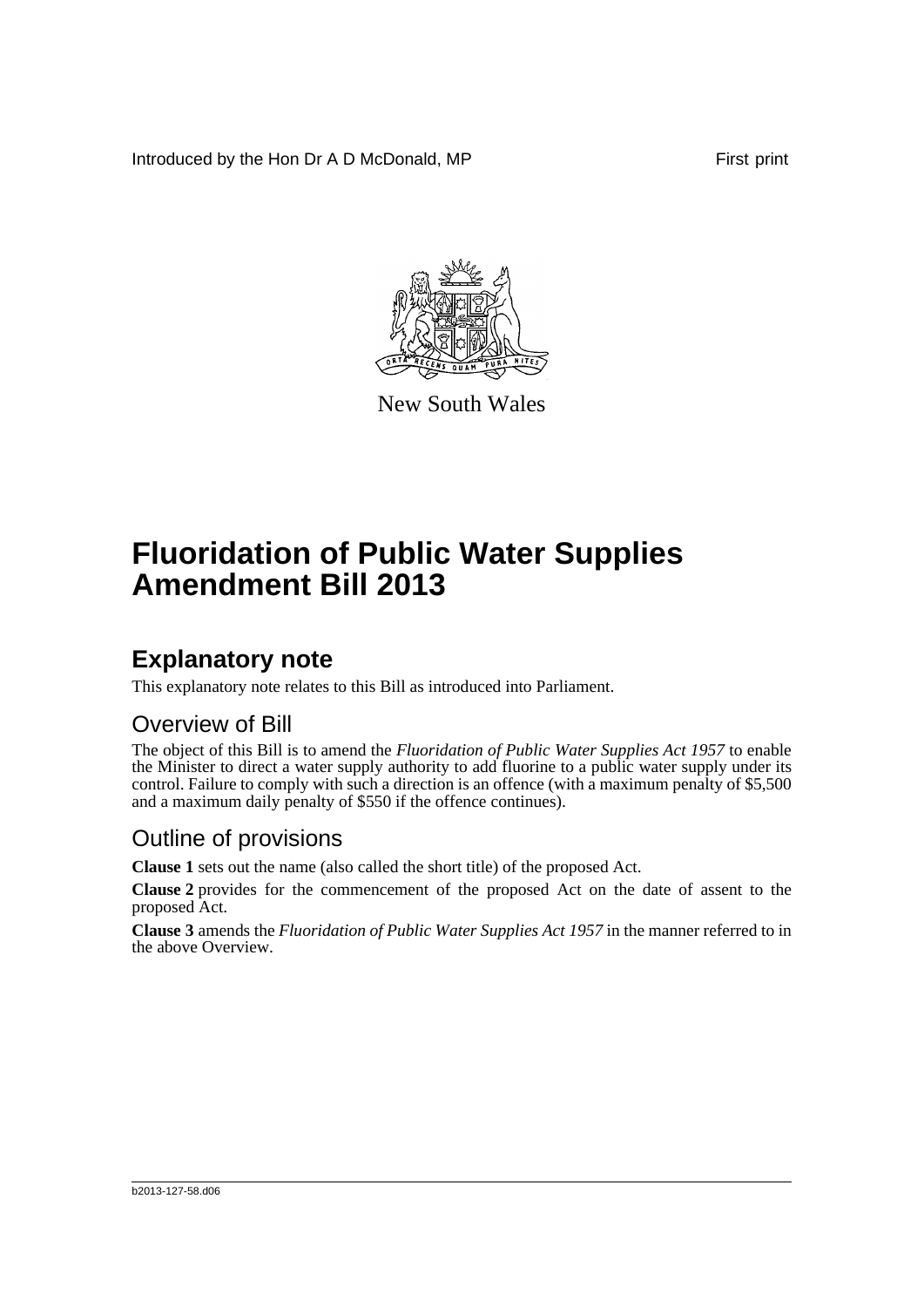Introduced by the Hon Dr A D McDonald, MP First print



New South Wales

# **Fluoridation of Public Water Supplies Amendment Bill 2013**

### **Contents**

|  |                                                                   | Page |
|--|-------------------------------------------------------------------|------|
|  | Name of Act                                                       |      |
|  | 2 Commencement                                                    |      |
|  | Amendment of Fluoridation of Public Water Supplies Act 1957 No 58 |      |
|  |                                                                   |      |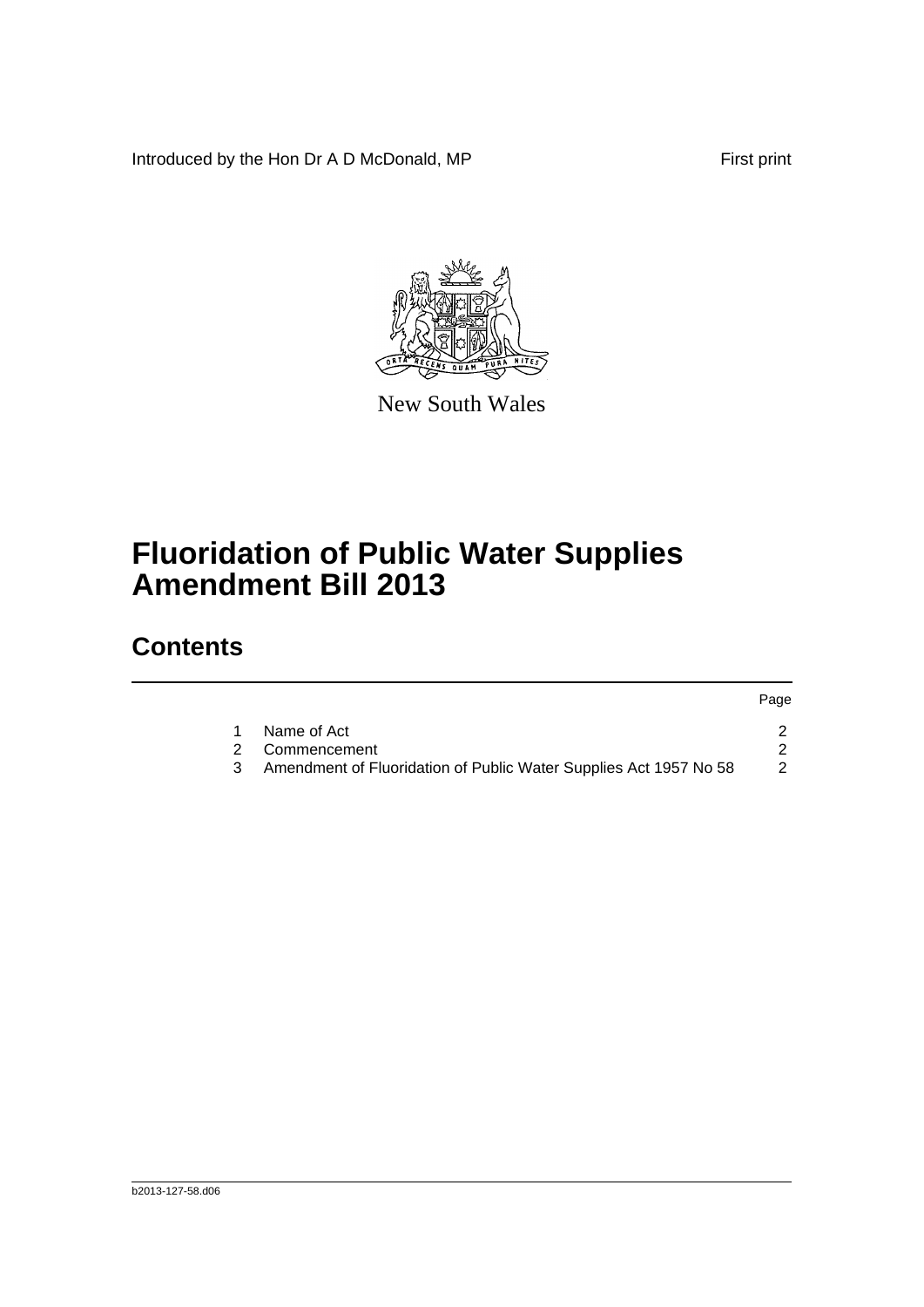

New South Wales

## **Fluoridation of Public Water Supplies Amendment Bill 2013**

No , 2013

#### **A Bill for**

An Act to amend the *Fluoridation of Public Water Supplies Act 1957* to enable the Minister to direct a water supply authority to fluoridate its public water supply.